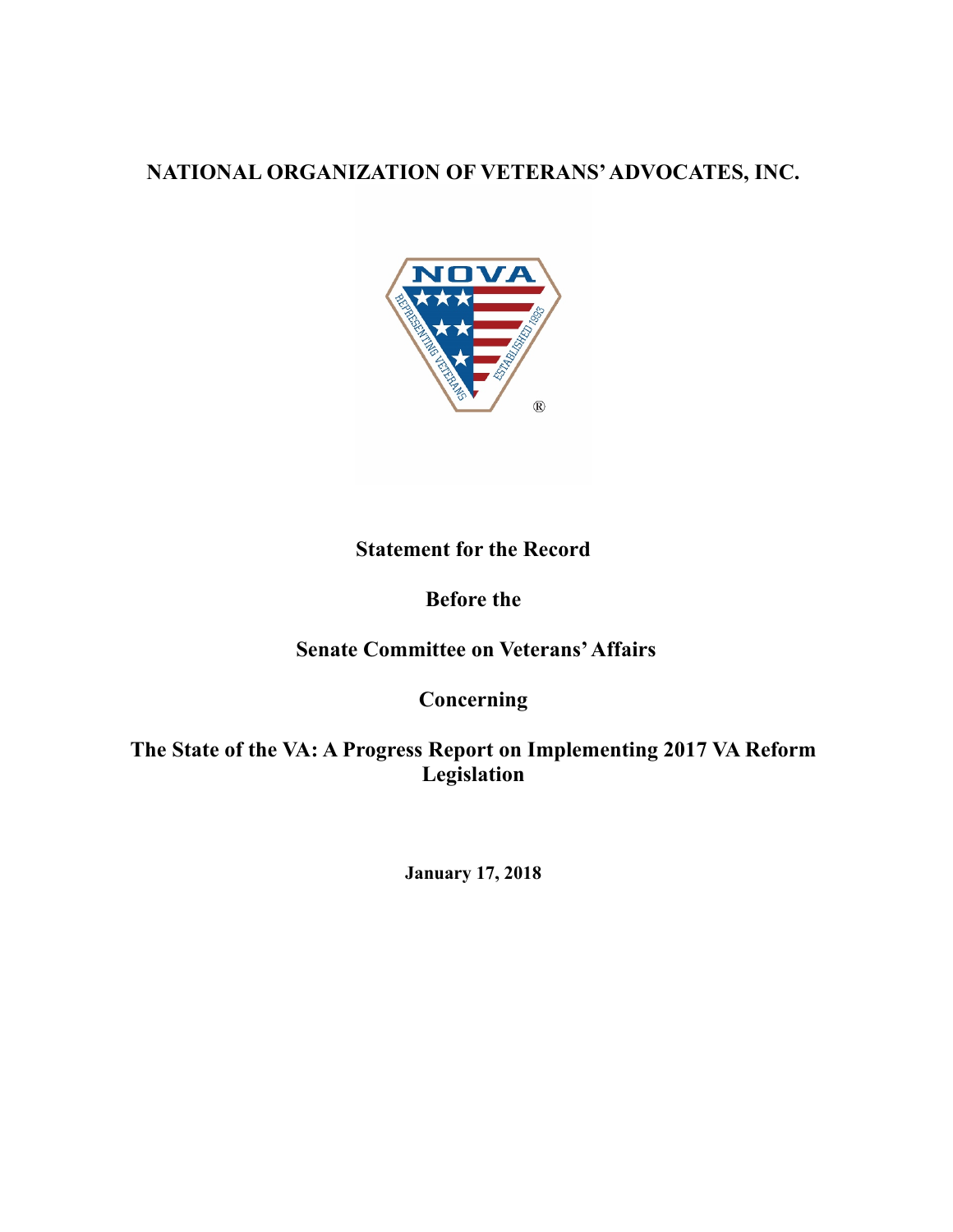Chairman Isakson, Ranking Member Tester, and members of the Committee, the National Organization of Veterans' Advocates (NOVA) would like to thank you for the opportunity to provide a statement in response to Secretary Shulkin's testimony regarding VA reform legislation passed in 2017. Our statement will focus on implementation of the Veterans Appeals Improvement and Modernization Act of 2017.

NOVA is a not-for-profit  $501(c)(6)$  educational membership organization incorporated in the District of Columbia in 1993. NOVA represents nearly 600 attorneys and agents assisting tens of thousands of our nation's military veterans, their widows, and their families seeking to obtain their earned benefits from VA. NOVA works to develop and encourage high standards of service and representation for all persons seeking VA benefits. NOVA members represent veterans before all levels of VA's disability claims process, and handle appeals before the U.S. Court of Appeals for Veterans Claims (CAVC) and U.S. Court of Appeals for the Federal Circuit (Federal Circuit). In 2000, the CAVC recognized NOVA's work on behalf of veterans with the Hart T. Mankin Distinguished Service Award. NOVA operates a full-time office in Washington, DC.

Attorneys and agents handle a considerable volume and growing number of appeals at the Board of Veterans' Appeals (BVA). In FY 2015, for example, attorneys and agents handled 14.9% of appeals before BVA. This number was fourth only behind Disabled American Veterans (28.1%), State Service Officers (16.5%), and American Legion (15%). U.S. Department of Veterans Affairs, *Board of Veterans' Appeals Annual Report Fiscal Year 2015* at 27. In FY 2016, this number grew to 15.9%, third only to Disabled American Veterans (28.1%) and American Legion (19.6%). U.S. Department of Veterans Affairs, *Board of Veterans' Appeals Annual Report Fiscal Year 2016* at 26. Similar statistics are available for FY 2017, with attorneys and agents representing appellants in 17% of cases, again third behind Disabled American Veterans (31%) and American Legion (18%).

NOVA members have been responsible for significant precedential decisions at the CAVC and Federal Circuit. In addition, as an organization, NOVA has advanced important cases and filed amicus briefs in others. *See, e.g., Henderson v. Shinseki*, 562 U.S. 428 (2011)(amicus); *NOVA v. Secretary of Veterans Affairs*, 710 F.3d 1328 (Fed. Cir. 2013)(addressing VA's failure to honor its commitment to stop applying an invalid rule); *Gray v. Secretary of Veterans Affairs*, No. 16-1782 (Jan. 3, 2018)(amicus in support of petition for rehearing before the Federal Circuit); *Robinson v. McDonald*, No. 15-0715 (July 14, 2016)(CAVC amicus).

We detail below concerns that should be addressed to ensure implementation of the appeals reform legislation preserves the long-standing intent of Congress: that the VA benefits adjudication and appeals process be veteran friendly and nonadversarial.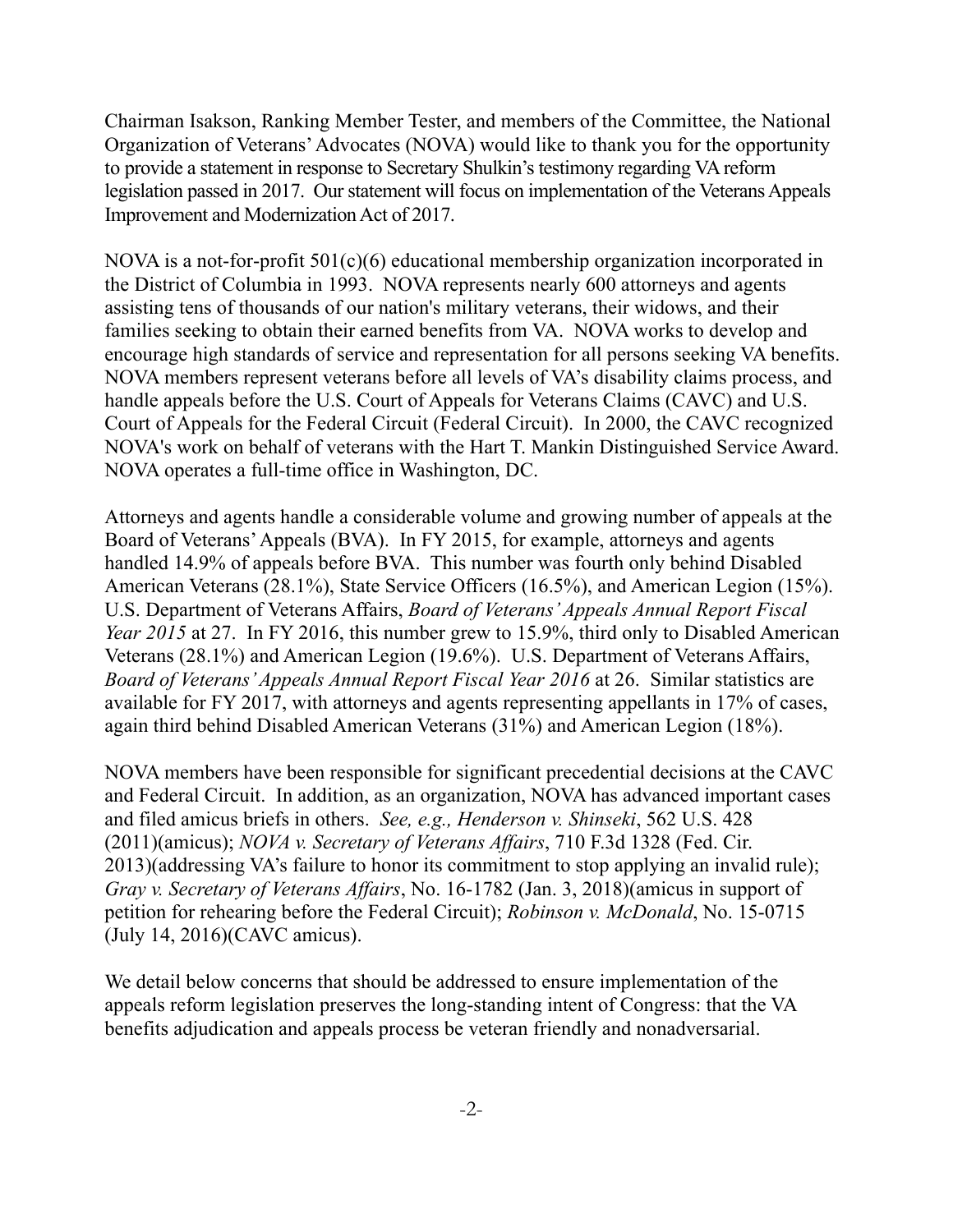#### **OVERVIEW**

NOVA appreciated the opportunity to participate in the discussion of appeals reform that led to the passage of the Veterans Appeals Improvement and Modernization Act of 2017. We also applaud VA's ongoing inclusion of stakeholders in the discussion of its implementation plans, which has included opportunities to review draft regulations and documents related to its Rapid Appeals Modernization Program. NOVA remains committed to providing constructive feedback in response to these opportunities, and urges VA to consider and implement the recommendations of the stakeholder community.

As we have previously noted, successful implementation will be key if appeals reform is truly to be the positive change veterans deserve and VA promises. Successful execution of VA's proposed process hinges on its ability to consistently meet its goals of adjudicating and issuing decisions in the 125-day window identified for supplemental claims and deciding appeals within the one-year period before BVA. As demonstrated with the prior backlog of original claims and scheduling of medical appointments, VA often struggles to meet its own internal goals to the detriment of veterans.

#### **RAPID APPEALS MODERNIZATION PROGRAM (RAMP)**

Relying on section 4 of P.L. 115-55, VA implemented the Rapid Appeals Modernization Program (RAMP) in November 2017. According to the Standard Operating Procedures (SOP) designed for RAMP, the Veterans Benefits Administration (VBA) "will administer this pilot during the 18-month period after enactment allowed for full implementation of the new process and continue processing elections by Veterans as long as necessary thereafter to continue to accelerate resolution of legacy appeals." SOP at 1. Based on VA's proposed rollout of this program, as of January 1, 2018, VA sent approximately 15,500 letters to veterans with appeals eligible for acceptance into RAMP. Secretary Shulkin testified that, to date, three percent of invited veterans have elected to opt into RAMP, and 75 percent of those decided have received a grant.

As an initial matter, stakeholders need information and statistics on a regular basis to understand the current status of RAMP. How many appeals have been withdrawn from the legacy system and moved into RAMP, and what option was selected? What constitutes a grant? Have the 25 percent who received denials chosen to take any additional action? We realize it is still early in the process and some statistics might not yet be available. However, such data is important to stakeholders to understand the current state of the program and provide the best advice to veterans and their families. Data is also a critical component of any true pilot program to measure its success, and VA must commit to regular updates so stakeholders can gauge progress and suggest improvements. Furthermore, VA should ensure its field staff is receiving regular communications and training on RAMP operations, as well as updates on its progress.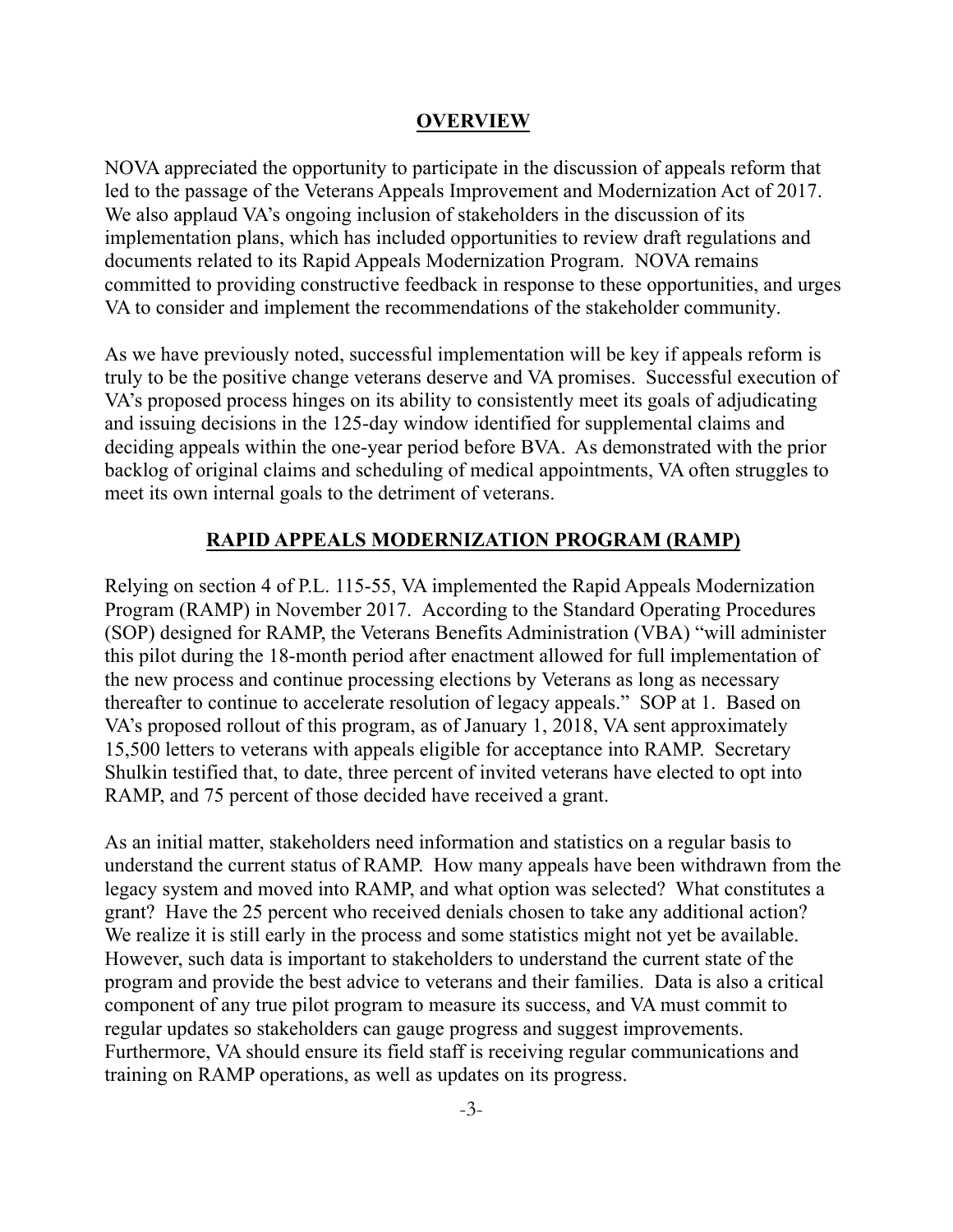From NOVA's perspective, there are a few reasons why there is a low opt-in rate to RAMP. First, VA chose not to extend the program through to BVA. Therefore, a veteran who withdraws his or her pending appeals (with no opportunity to return to the legacy system), is denied after either a higher-level review or supplemental claim, and wishes to appeal to BVA must now wait until the system is fully implemented – at the earliest in February 2019 – to obtain BVA review. While VA has stated those veterans will be first in line for BVA review upon full implementation of the system, many representatives are reluctant to counsel an appellant to move into a program that does not extend to BVA and does not provide a full understanding of how the procedure will ultimately operate at BVA. Furthermore, VA's recently submitted implementation plan indicates that the "average processing time goal for appeals under § 7107 does not apply to appeals submitted to the Board in response to a decision under VBA's RAMP." U.S. Department of Veterans Affairs, *Comprehensive Plan for Processing Legacy Appeals and Implementing the Modernized Appeals System* 8 (November 2017).

Second, VA is targeting the oldest appeals. While we understand this strategy is designed to be fair to those who have been waiting the longest, many veterans currently receiving invitations are close enough to a BVA decision that they do not wish to move into something new, particularly in light of Secretary Shulkin's welcome statement that BVA intends to decide 81,000 appeals in FY 2018.

In addition, veterans with cases in remand status may be more likely to stay in the legacy system because BVA will retain jurisdiction over the appeal. The veteran will be entitled to expedited consideration upon return to BVA if he or she is not satisfied with the action taken on remand, as well as enforcement of the prior order.

Finally, although NOVA appreciates VA efforts to ensure attorneys and agents receive copies of RAMP correspondence sent to veterans (required under its M21-1 Adjudication Procedures Manual for **all correspondence**), VA's mailing systems remain seriously flawed both for RAMP and overall adjudication procedures. NOVA receives nearly daily complaints from members that copies of correspondence are not being received. While VA has stated it plans to launch a centralized outgoing mailing system to rectify these issues, far too much correspondence has gone unmailed and unreceived. When VA fails to properly notify, important deadlines are missed and additional claims and appeals must be pursued to address VA's failures, resulting in yet more delay in the process.

It is clear that VA is not fulfilling its responsibilities in this regard. In July 2017, the Government Accountability Office (GAO) completed a report addressing VA's outgoing mail deficiencies. United States Government Accountability Office, Report to the Chairman, Committee on Veterans Affairs, House of Representatives, *Veterans Affairs: Actions Needed to More Effectively Manage Outgoing Mail*, GAO-17-581 (July 2017). In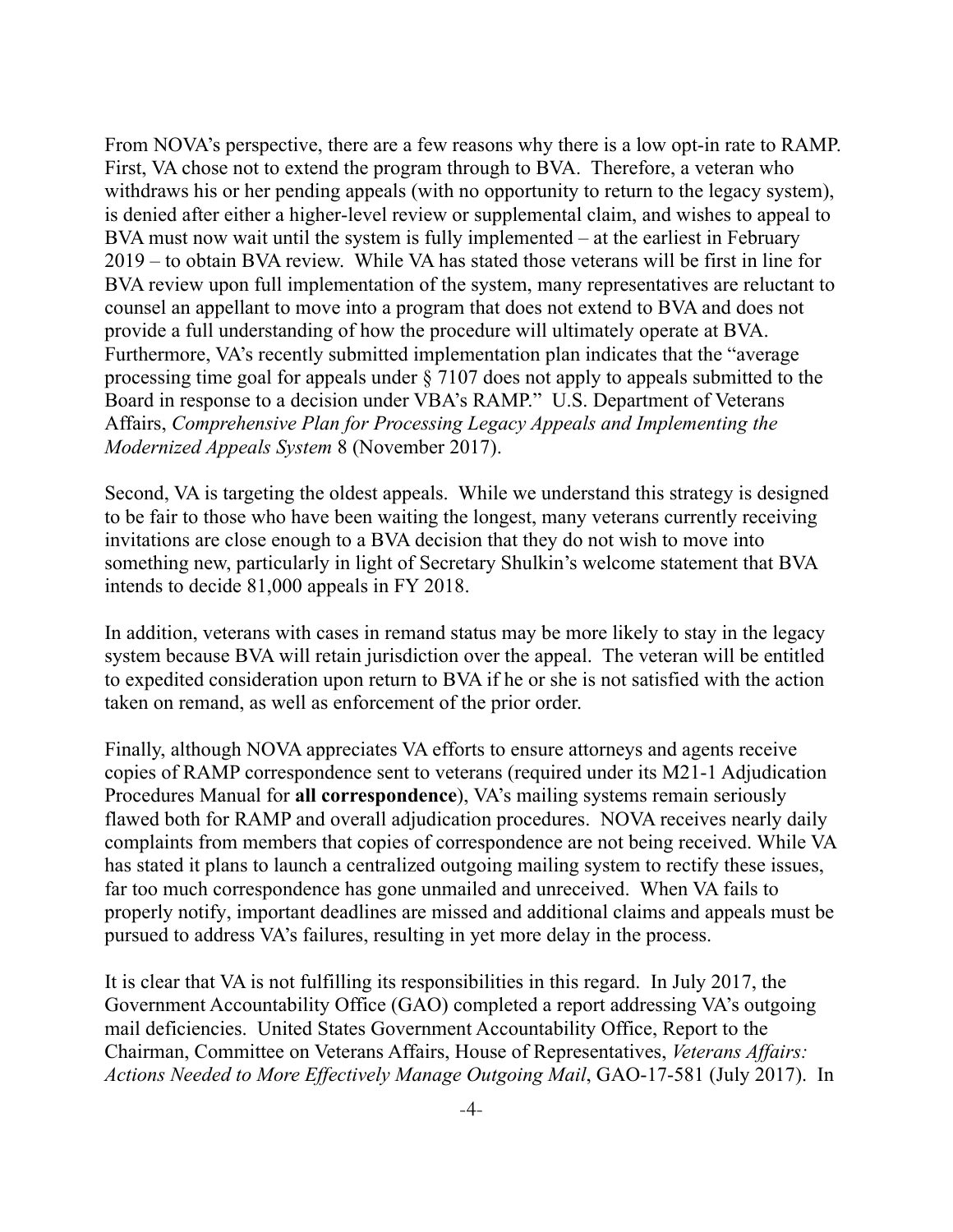addition to finding VA has an outdated mail management policy directive and handbook, it noted that "VA cannot ensure consistent mailing practices in its administrations and facilities because it has not provided mail managers with appropriate authority and responsibilities to oversee mail operations across the agency." GAO Report at 7; *see also*  GAO Report at 15. VA must improve its mailing practices, so veterans and their representatives receive proper notice of claims and appeals processing.

#### **IMPLEMENTATION OF THE VETERANS APPEALS IMPROVEMENT AND MODERNIZATION ACT OF 2017**

As part of the reporting requirements imposed under P.L. 115-55, in November 2017, VA submitted its first report, *Comprehensive Plan for Processing Legacy Appeals and Implementing the Modernized Appeals System* (hereinafter *Comprehensive Plan*)*.* VA does not provide sufficient details for how it will handle legacy appeals in relation to modernized appeals once the new system is implemented. Based on several statements made in the report, it appears VA intends to devote resources first to modernized appeals and allocate "leftovers" to legacy appeals. *See, e.g., Comprehensive Plan* at 4 ("VA will allocate available resources to meet the timely processing goals in the new system, as outlined in section 3(a)(3), and remaining resources are then employed to process legacy appeals."); *Comprehensive Plan* at 9 ("VA intends to allocate resources in an efficient manner that will establish timely processing in the new process and will allocate all remaining appeals resources to address the inventory of legacy appeals."); *Comprehensive Plan* at 10 ("VBA intends to allocate field resources in an efficient manner that will establish timely processing in the new process and will allocate all remaining resources to address the inventory of legacy appeals."). VA needs to provide more details about how it will continue to process legacy appeals in a fair and timely manner while fulfilling its obligations under the new legislation, to include how it will address the substantial backlog of BVA hearing requests.

Furthermore, in its implementation plan, VA stated it needs enhancements to the Veterans Benefits Management System (VBMS) to meet the statute's specifications. *Comprehensive Plan* at 15. Secretary Shulkin also testified to VA's "enterprise-wide efforts to modernize the appeals process through improvements in technology." Statement of the Honorable David J. Shulkin, M.D., Secretary of Veterans Affairs, for Presentation Before the Senate Committee on Veterans' Affairs*, The State of VA: Progress Report on Implementing 2017 VA Reform Legislation* 3 (January 17, 2018). Congress must ensure VBA and BVA continue to receive sufficient resources to implement necessary technological upgrades to its systems, particularly VBMS and Caseflow. VBMS was not designed with appeals processing in mind, and it lacks many features that would make work for VBA employees, BVA employees, and representatives easier and more efficient. VA should ensure VBMS enhancements continue, Caseflow is fully operational, and **all**